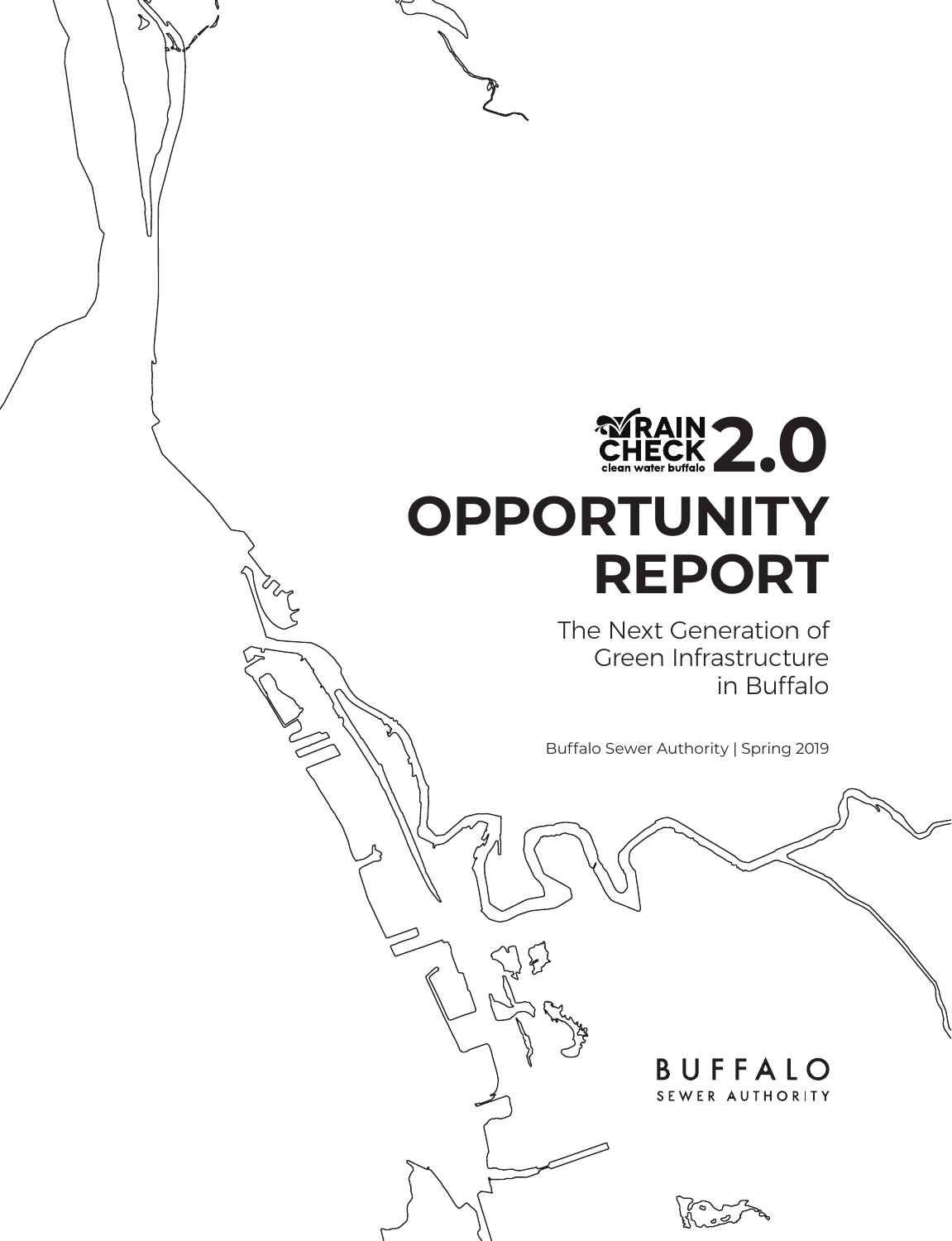# **2.0**<br>CHECK 2.0 **OPPORTUNITY REPORT**

The Next Generation of Green Infrastructure in Buffalo

Buffalo Sewer Authority | Spring 2019

This document describes the Buffalo Rain Check 2.0 Green Infrastructure efforts undertaken by the Buffalo Sewer Authority (Buffalo Sewer). As a benchmark report, the document synthesizes some of Buffalo Sewer's research and outlines future initiatives. As a tool to facilitate future investment in green infrastructure, this document provides a unified framework and strategies to support planning and decision making. As an opportunity analysis, this document identifies potential partners and community benefits to engage stakeholders and property owners in planning and funding of green infrastructure projects across the City of Buffalo.

All renderings shown in this document are intended to present the possibilities inherent in green infrastructure. They are for illustrative and discussion purposes only and are not necessarily representative of any proposed plan or anticipated action.

To learn more about Rain Check and find additional information please visit **raincheckbuffalo.org**.

### **Acknowledgements**

The Buffalo Sewer Authority (Buffalo Sewer) extends its gratitude to the Ralph C. Wilson Jr. Foundation and the Community Foundation for Greater Buffalo for their generous support of this report and to the many partner agencies, community organizations, and customers that have contributed to the ongoing success of Rain Check. This report is the result of contributions made by:

#### **Buffalo Sewer Authority**

Oluwole A. McFoy Kevin Meindl Catherine Knab Rosaleen Nogle Scott Steinwald Regina Harris Tracy F. King Allison Lack Julie Barrett-O'Neill

#### **Buffalo Sewer Authority Board of Directors**

Herbert L. Bellamy John D. Kennedy, Sr. Christopher Roosevelt Eleanor Petrucci

#### **Local Government Agencies**

City of Buffalo Mayor's Office of Strategic Planning City of Buffalo Department of Public Works City of Buffalo Employment and Training Center City of Buffalo Urban Development Corporation City of Buffalo Urban Renewal Agency

### **Consultant Team**

Arcadis of New York evolve :: environment architecture University of Buffalo Regional Institute PUSH Buffalo Center for Watershed Protection Core Environmental CallisonRTKL Watts Architecture & Engineering



evolve environment::architecture



**MAYOR BYRON W. BROWN**